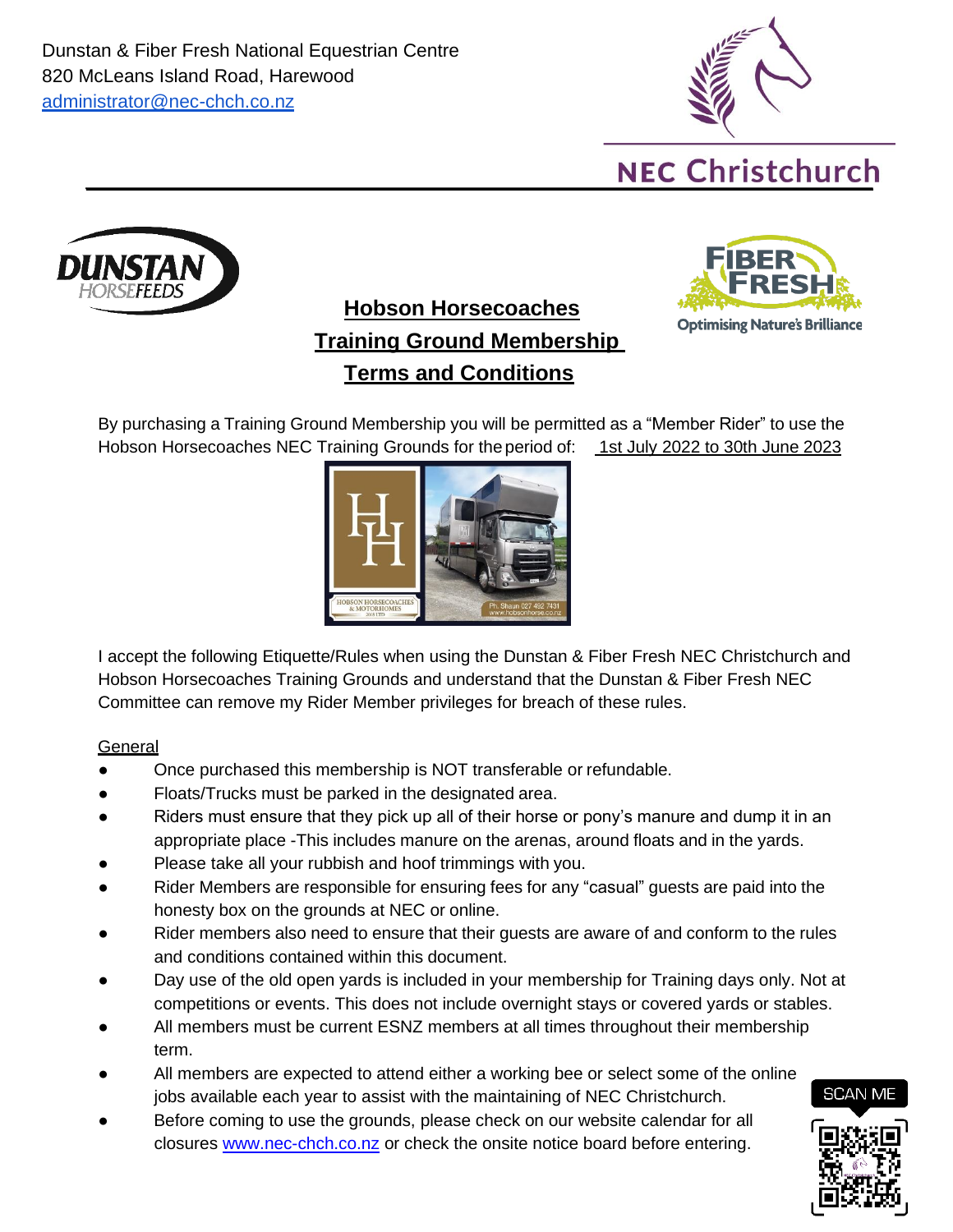#### Access

- Entry to the Hobson Horsecoaches training ground is via the main entrance to the NEC off McLean's Island Road.
- Please close the gates after driving through them if in manual operation.
- The road to the training ground (left branch) has a STRICT 15kph speed limit that should be observed at ALL times.
- Rider Membership entitles riding access within the "Training area" **ONLY**, and *excludes* any competitions event.
- Rider Membership also entitles riding on the Treadlite (C) and Canterbury Dressage (D) sand arenas in the competition area at times when they are not groomed in preparation on the Tuesday/Wednesday before a competition. Casual Riders do not have this entitlement.
- Open and closing times and blackout dates will be published on the NEC website and facebook page
- The Cross Country is closed for two weeks prior to each Eventing Canterbury Event and NEC Members may then enter the Roydvale Pony Club Cross Country grounds via a gate at the back of the property. Casual Riders do not have this entitlement & must book & pay through Roydvale Pony Club directly. Note that if Roydvale have an event or their grounds are closed this is not an option.

# **Personal Safety**

- Approved and tagged safety helmets must be worn at all times when riding.
- Back Protectors MUST be worn when using the jumps on the training cross-country area.

## **Limitations**

- Riders under the age of 16 must be accompanied by an adult at all times when using the training ground.
- Riders must not use any jumps whether in the cross country or SJ arenas if they are unaccompanied.

## **Exclusions**

- Riders are NOT permitted to use the Covered Yards or Stables without prior booking and payment unless they are the named owner or lessee of said yard/stable. Do not used a named yard at any time
- Riders are NOT permitted to ride in any of the NEC's competition areas/arenas including the Main cross country (see clause above)
- Riders must not ride in any taped or fenced off areas of the training ground.

## **Damage**

● If you break something or are aware of any damage, please let the Centre Manager know via:

Facebook messenger [@NEC.CHCH](https://www.facebook.com/NEC.CHCH/?ref=bookmarks) Email - [administrator@nec-chch.co.nz](mailto:administrator@nec-chch.co.nz)

# Best practice guidelines - Dressage and SJ Arenas

- Dressage Arena When practicing tests, please work up and practice outside the arena as you would at an event, should there be any members waiting.
- Warm-up in SJ warm-up area (H) or John Jones Steel Arena (I) to lessen time in WaterForce SJ arena(G).
- When members are waiting please limit your time to 15 minutes per rider.
- Please do not leave show jump rails lying on the ground. Ensure they are on jumps or one end is propped up on the base of a jump stand.